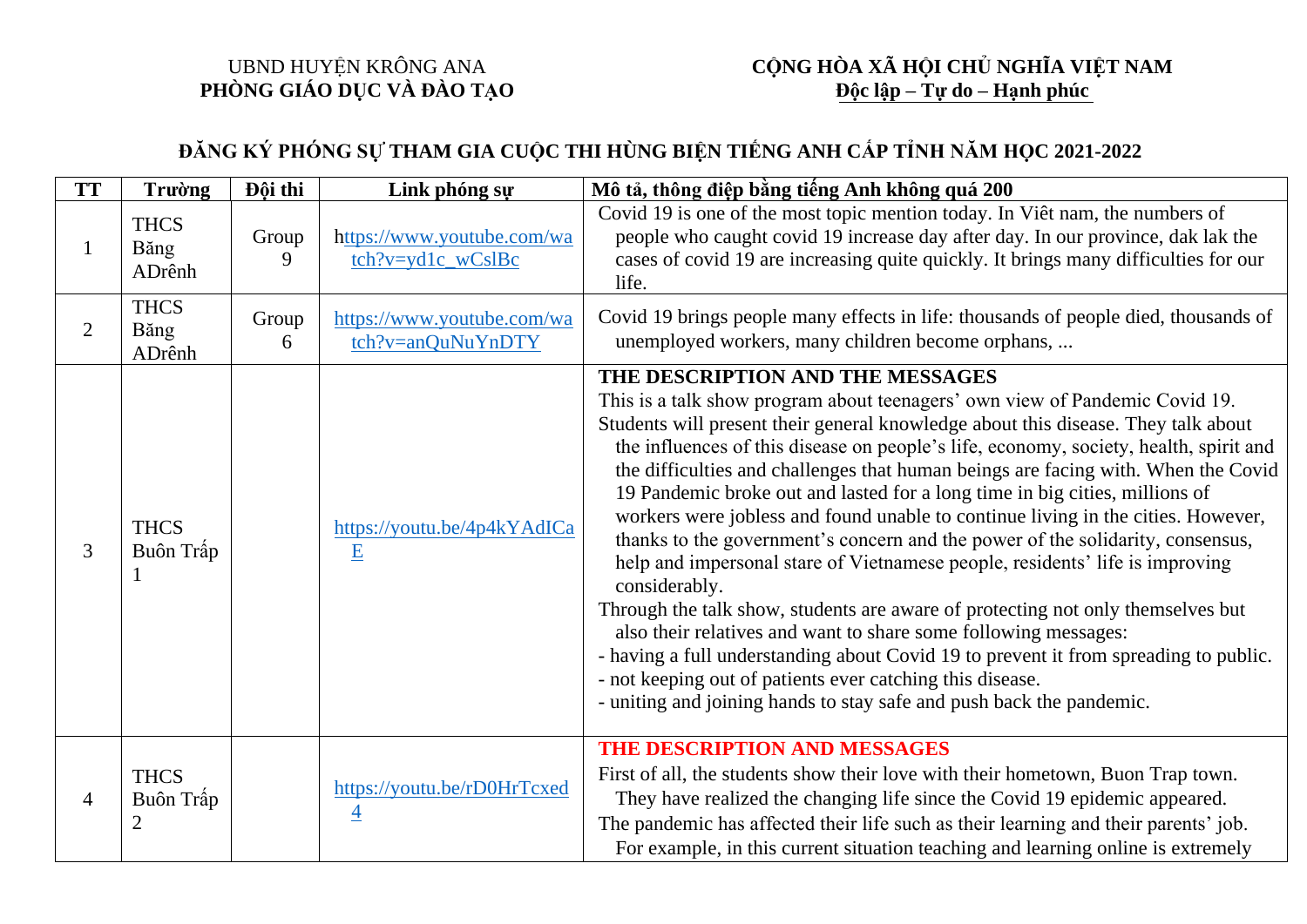| <b>TT</b> | <b>Trường</b>           | Đội thi             | Link phóng sự                                   | Mô tả, thông điệp bằng tiếng Anh không quá 200                                                                                    |
|-----------|-------------------------|---------------------|-------------------------------------------------|-----------------------------------------------------------------------------------------------------------------------------------|
|           |                         |                     |                                                 | necessary, but students still want to go to school and meet teachers as well as                                                   |
|           |                         |                     |                                                 | friends. Besides, they also understand and empathize the difficulties of their                                                    |
|           |                         |                     |                                                 | parents' job like medical workers, teachers, policemen,                                                                           |
|           |                         |                     |                                                 | Students always believe that although the pandemic remains complicated, the                                                       |
|           |                         |                     |                                                 | danger is increasing, the Vietnamese can overcome this pandemic soon. People                                                      |
|           |                         |                     |                                                 | won't have to wear masks and students will come back to school one day.                                                           |
|           |                         |                     |                                                 | First of all, let's protect ourselves by wearing marks when in public, staying 6 feet<br>from others, getting a Covid 19 vaccine. |
|           |                         |                     |                                                 | People remember to "stay home, stay safe" and try our best for the life without<br>Covid 19 in the future.                        |
|           |                         |                     |                                                 |                                                                                                                                   |
|           |                         |                     |                                                 | LET'S ALL FIGHT THE CORONA VIRUS BY DO THE 5K MESSAGE:                                                                            |
|           |                         |                     | https://www.youtube.com/wa<br>tch?v=wIqEze4dOkw | <b>FIRSTLY: FACE MASKS.</b>                                                                                                       |
|           |                         |                     |                                                 | We should:                                                                                                                        |
|           |                         |                     |                                                 | - Wear fabric face masks in public in crowded places.                                                                             |
|           |                         |                     |                                                 | - Wear medical face masks at health facilities.                                                                                   |
|           |                         |                     |                                                 | <b>SECONDLY: DISINFECTION</b>                                                                                                     |
|           |                         |                     |                                                 | We should:                                                                                                                        |
|           |                         |                     |                                                 | - Wash hands regularly with soap                                                                                                  |
|           |                         | Dur                 |                                                 | - Keep house clean and airy.                                                                                                      |
|           |                         | Kma                 |                                                 | <b>THIRDLY: NO GATHERING</b>                                                                                                      |
| 5         | <b>THCS Dur</b><br>Kmăn | $\mathbf n$<br>Team |                                                 | We shouldn't:                                                                                                                     |
|           |                         |                     |                                                 | - Gatherning in crowds.                                                                                                           |
|           |                         |                     |                                                 | <b>FORTHLY: HEAL DECLARATION</b>                                                                                                  |
|           |                         |                     |                                                 | When experience symptoms of fever, cough, shortness of health, call local                                                         |
|           |                         |                     |                                                 | authorities for further instruction on safe health examination.                                                                   |
|           |                         |                     |                                                 | AND THE LAST ONE: DISTANCING:                                                                                                     |
|           |                         |                     |                                                 | Keep distance when making contact with others.                                                                                    |
|           |                         |                     |                                                 | In this school year, because of pandemic Covid $-19$ , we have to learn all subjects                                              |
|           |                         |                     |                                                 | online, so we really want to go to school with friends. We hope we will meet our                                                  |
|           |                         |                     |                                                 | school, classes, teachers as well as our friends someday.                                                                         |
|           |                         |                     |                                                 | Thank for your watching! And see you soon!                                                                                        |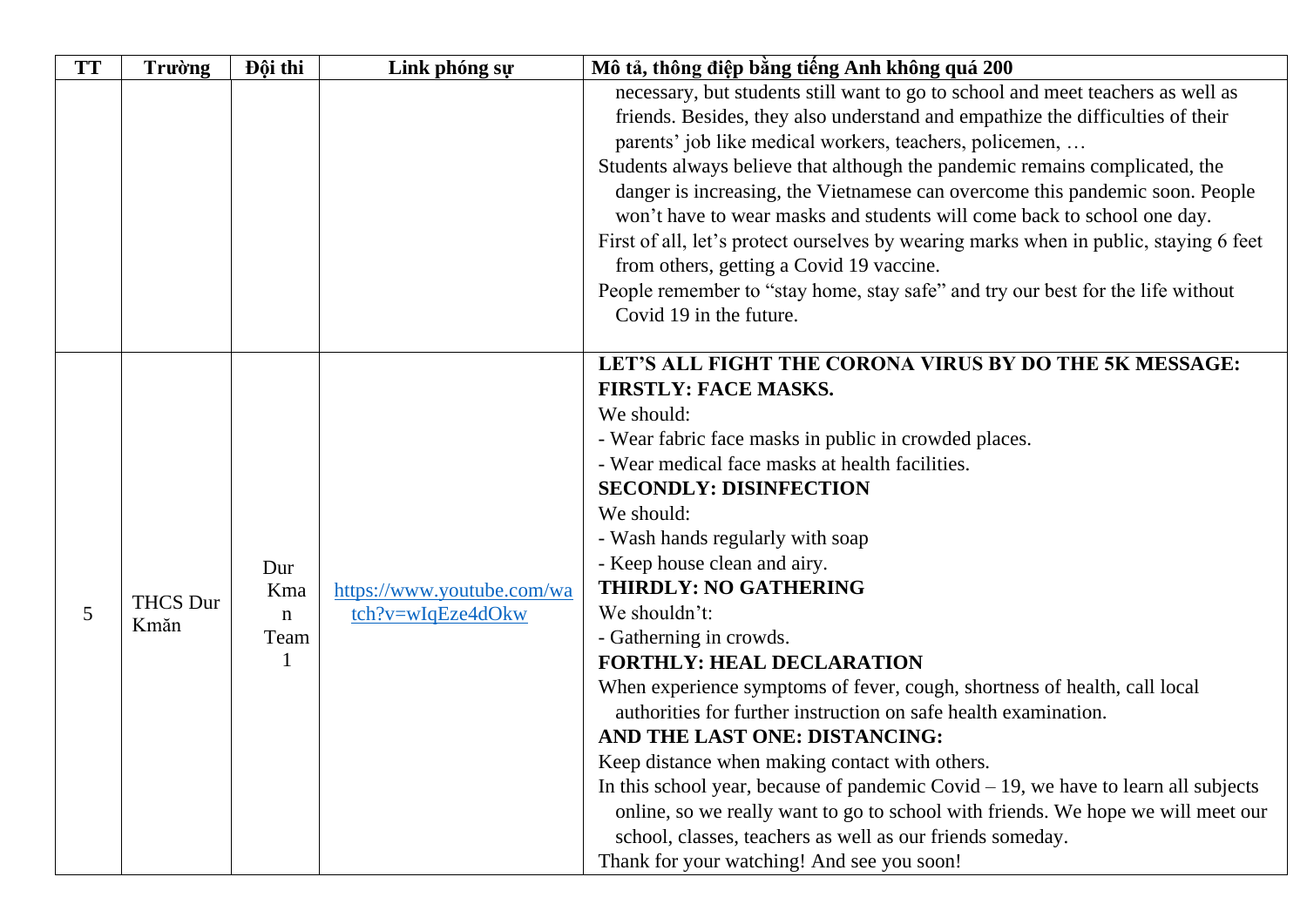| <b>TT</b> | Trường                                  | Đội thi                                                      | Link phóng sự                                   | Mô tả, thông điệp bằng tiếng Anh không quá 200                                                                                                                                                                                                                                                                                                                                                                                                                                                                                                                                                                                                                                                                                                                                                                                                                                                            |
|-----------|-----------------------------------------|--------------------------------------------------------------|-------------------------------------------------|-----------------------------------------------------------------------------------------------------------------------------------------------------------------------------------------------------------------------------------------------------------------------------------------------------------------------------------------------------------------------------------------------------------------------------------------------------------------------------------------------------------------------------------------------------------------------------------------------------------------------------------------------------------------------------------------------------------------------------------------------------------------------------------------------------------------------------------------------------------------------------------------------------------|
| 6         | <b>THCS Dur</b><br>Kmăn                 | Dur<br>Kma<br>$\mathbf n$<br>Team<br>$\overline{2}$          | https://www.youtube.com/wa<br>tch?v=W-006YUQDM0 | We are in Dragon team from Dur Kman secondary school with the 5k message:<br>- Facemasks<br>- Disinfection<br>$-$ No gathering<br>- Heal declaration<br>$-$ Distancing<br>Hope the covid 19 will pass quickly and we can go to school with our teachers and<br>friends.                                                                                                                                                                                                                                                                                                                                                                                                                                                                                                                                                                                                                                   |
|           | <b>THCS Lê</b><br><b>D</b> inh<br>Chinh | Le<br>Dinh<br>Chin<br>h<br>Team                              | https://www.youtube.com/wa<br>tch?v=GhqhrnsH4Go | The World Health Organization declared that the outbreak of the (COVID-19), had<br>reached the level of a global pandemic. Until now, millions of people have been<br>infected with the virus and hundred thousands of people were died. Over 107<br>nations around the world had closed all schools and affected the lives of more<br>than 862 million students around the world.<br>This is the reason why in this video, we want to tell you about the influence of the<br>dangerous kind of virus as well as what students do to protect themselves and<br>other people:<br>And there are some suggestions of our team:<br>+ Wash our hand carefully and frequently<br>+ Eat more vegetables, fruit and drink clean water as well as never forget to do<br>exercises as much as possible<br>+ Finally the most important thing that we must do is follow the 5K message of the<br>Ministry of Health. |
| 8         | <b>THCS Lê</b><br><b>D</b> inh<br>Chinh | Le<br>Dinh<br>Chin<br>$\mathbf{h}$<br>Team<br>$\overline{2}$ | https://www.youtube.com/wa<br>tch?v=VvkaikiPWPA | MÔ TẢ NỘI DUNG VIDEO THAM GIA CUỘC THI NÓI TIẾNG ANH<br>CẤP THCS VỀ CHỦ ĐỀ COVID 19<br>Covid 19 is an infectious acute respiratory disease caused by a new strain of corona<br>virus. Unlike other common cold viruses, corona virus can spread strongly to<br>organs that wreak havoc on the entire body.                                                                                                                                                                                                                                                                                                                                                                                                                                                                                                                                                                                                |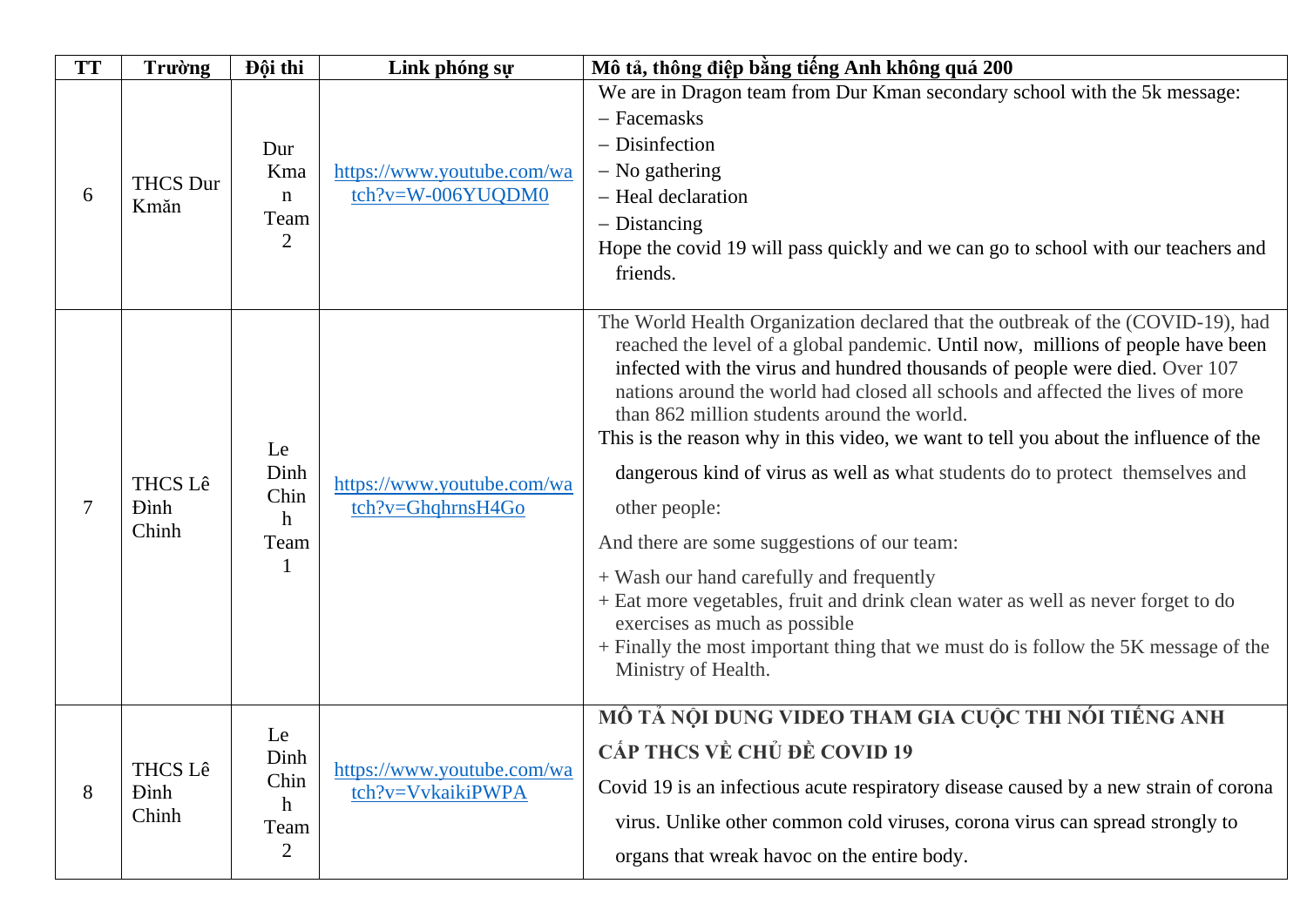| <b>TT</b> | Trường         | Đội thi     | Link phóng sự              | Mô tả, thông điệp bằng tiếng Anh không quá 200                                                                                                                      |
|-----------|----------------|-------------|----------------------------|---------------------------------------------------------------------------------------------------------------------------------------------------------------------|
|           |                |             |                            | Vietnam, a populous country, the health system is not as advanced as developed                                                                                      |
|           |                |             |                            | countries and the budget is limited. But so far, we can see that Vietnam has done                                                                                   |
|           |                |             |                            | a good job of preventing and fighting against epidemics, such as early detection,                                                                                   |
|           |                |             |                            | isolation and strong quarantine. Moreover, people has taken a series of proactive                                                                                   |
|           |                |             |                            | measures to prevent the spread of Covid 19 such as:                                                                                                                 |
|           |                |             |                            | - Wash our hands frequently and avoid touching our eyes, nose and mouth with                                                                                        |
|           |                |             |                            | unwashed hands.                                                                                                                                                     |
|           |                |             |                            | - Just go out when necessary.                                                                                                                                       |
|           |                |             |                            | - Keep distance of at least 2 meters from other people.                                                                                                             |
|           |                |             |                            | - Shouldn't contact with people who comes from epidemic area.                                                                                                       |
|           |                |             |                            | - When experiencing symptoms of fever, coughing and shortness breath, dial local                                                                                    |
|           |                |             |                            | health authorities for further instructions on safe health examination and install                                                                                  |
|           |                |             |                            | Bluezone application for being update with risk of Covid 19 infection.                                                                                              |
|           |                |             |                            | In short, we want to say: In the 19 anti-covid constitution we must strictly abide by                                                                               |
|           |                |             |                            | the policies of the state, strictly implement measures to isolate and treat Covid in                                                                                |
|           |                |             |                            | the most effective way.                                                                                                                                             |
|           |                |             |                            |                                                                                                                                                                     |
|           |                |             |                            | Message: "Keep optimistic to overcomethe COVID 19 pandemic".                                                                                                        |
|           |                |             |                            | The COVID-19 pandemic has spread all over the world, including Viet Nam. It is                                                                                      |
| 9         | <b>THCS Lê</b> | <b>TEAM</b> | https://youtu.be/F815zCG_F | causing a severe impact on the economy and human society. Especially, it heavily<br>damages the health and mental health of teenagers. Because of this epidemic, we |
|           | Quý Đôn        |             | $\frac{3g}{2}$             | have to study online at home. It also has a serious impact on physical health.                                                                                      |
|           |                |             |                            | The COVID 19 virus affects the lungs, impairs the sensory nervous system, and                                                                                       |
|           |                |             |                            | also negatively affects other organs. Many families lost their loved ones, lots of                                                                                  |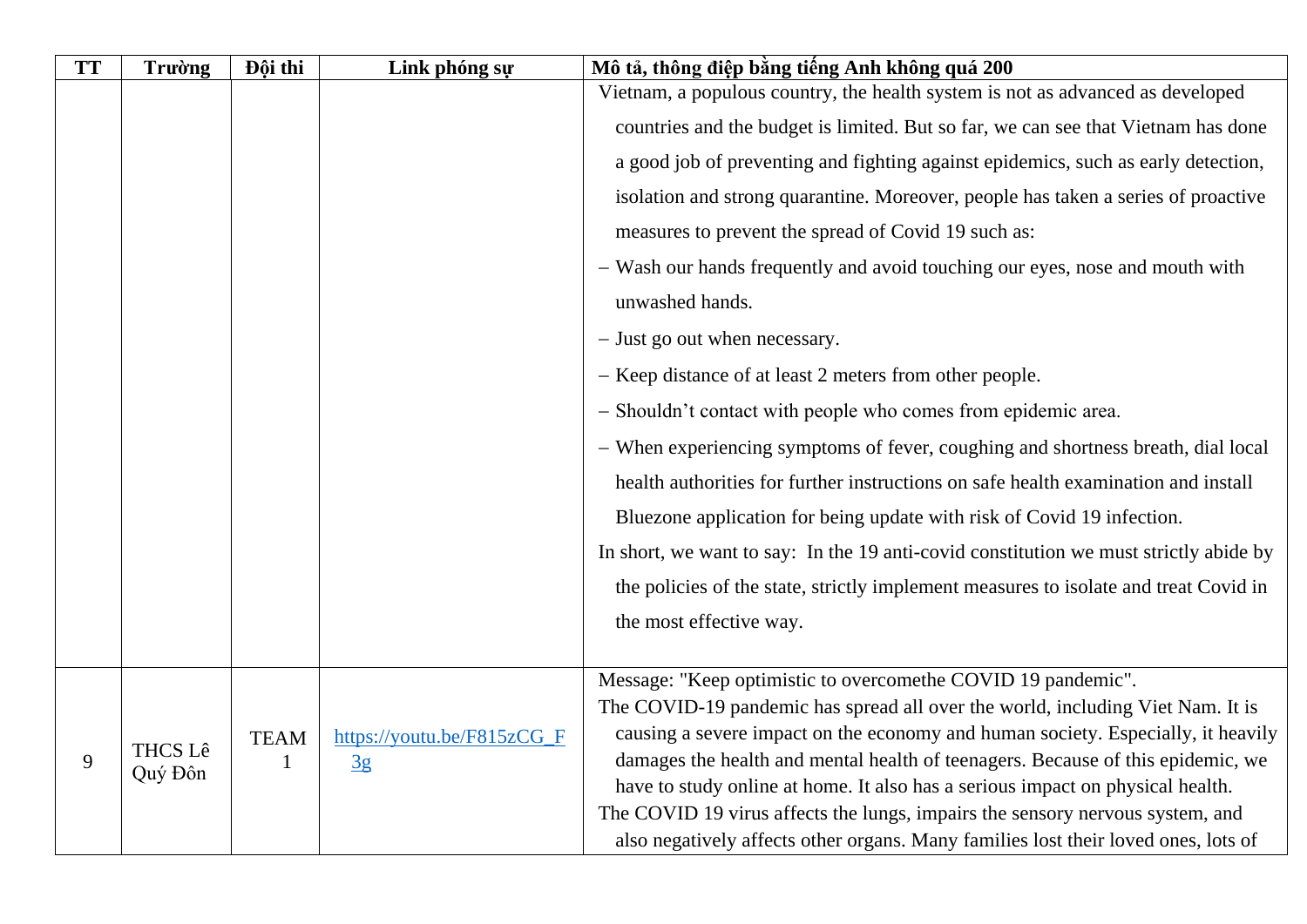| <b>TT</b> | <b>Trường</b>             | Đội thi                                                                                                                                                     | Link phóng sự | Mô tả, thông điệp bằng tiếng Anh không quá 200                                     |
|-----------|---------------------------|-------------------------------------------------------------------------------------------------------------------------------------------------------------|---------------|------------------------------------------------------------------------------------|
|           |                           |                                                                                                                                                             |               | children became orphans. It presents an unprecedented challenge to public health,  |
|           |                           |                                                                                                                                                             |               | food systems and works. But we shouldn't be so pessimistic because everyday we     |
|           |                           |                                                                                                                                                             |               | still see the images of the doctors and nurses who are working hard to fight for   |
|           |                           |                                                                                                                                                             |               | the lives of patients. We need to be aware of the danger of the COVID-19 to        |
|           |                           |                                                                                                                                                             |               | protect their health, families, and community like complying with the 5K           |
|           |                           |                                                                                                                                                             |               | message.                                                                           |
|           |                           |                                                                                                                                                             |               | We believe that scientists will soon find the medicine to cure COVID-19. At that   |
|           |                           |                                                                                                                                                             |               | time, we can go to school, live peacefully in a world without the coronavirus.     |
|           |                           |                                                                                                                                                             |               | We want to remind everyone that: stop being apathetic and insensitive. Let's join  |
|           |                           |                                                                                                                                                             |               | hands and keep optimistic to overcome it.                                          |
|           |                           |                                                                                                                                                             |               |                                                                                    |
|           |                           |                                                                                                                                                             |               | "Let's work together to fight against covid 19"                                    |
|           |                           |                                                                                                                                                             |               | As we know, now there is an outbreak of coronavirus which was first identified in  |
|           |                           |                                                                                                                                                             |               | 2019 in Wuhan, China The Covid-19 epidemic has had a strong impact on our          |
|           |                           |                                                                                                                                                             |               | country and all over the world. It has affected our lives and studying.            |
|           |                           | (Hân) The covid 19 pandermic has affected our lives. Indeed, The covid 19<br>pandermic has changed a lot of things in our life. We feed scared and worried. |               |                                                                                    |
|           |                           |                                                                                                                                                             |               | The Covid 19 pandermic has a strong impact on our studying. Currently, online      |
|           |                           |                                                                                                                                                             |               | learning is the form of learning in our school. We have many difficulty in our     |
|           |                           | https://youtu.be/ynPneoreBQ<br><b>TEAM</b><br>$\overline{2}$<br>$\underline{\mathbf{W}}$                                                                    | studying.     |                                                                                    |
|           | <b>THCS Lê</b><br>Quý Đôn |                                                                                                                                                             |               | Therefore, you, me and all our teenagers shouldn't let ourselves be subjective and |
| 10        |                           |                                                                                                                                                             |               | neglect before the epidemic. What should we do to help push back the epidemic      |
|           |                           |                                                                                                                                                             |               | and bring our life back to peace?<br>First, comply with the 5k rules.              |
|           |                           |                                                                                                                                                             |               | Second, get vaccinated when it's your turn.                                        |
|           |                           |                                                                                                                                                             |               | Third, join hands to propagate to everyone to improve their awareness about the    |
|           |                           |                                                                                                                                                             |               | danger of the covid 19 pandermic.                                                  |
|           |                           |                                                                                                                                                             |               | Fourth, do exercise and eat healhily.                                              |
|           |                           |                                                                                                                                                             |               | Finally, don't share incorrect information about the covid 19 on the internet.     |
|           |                           |                                                                                                                                                             |               | We hope that we will soon push back the covid 19 pandermic. Now let's work         |
|           |                           |                                                                                                                                                             |               | together to fight against the covid 19. We dare to to win, dare to beat the        |
|           |                           |                                                                                                                                                             |               | pandermic                                                                          |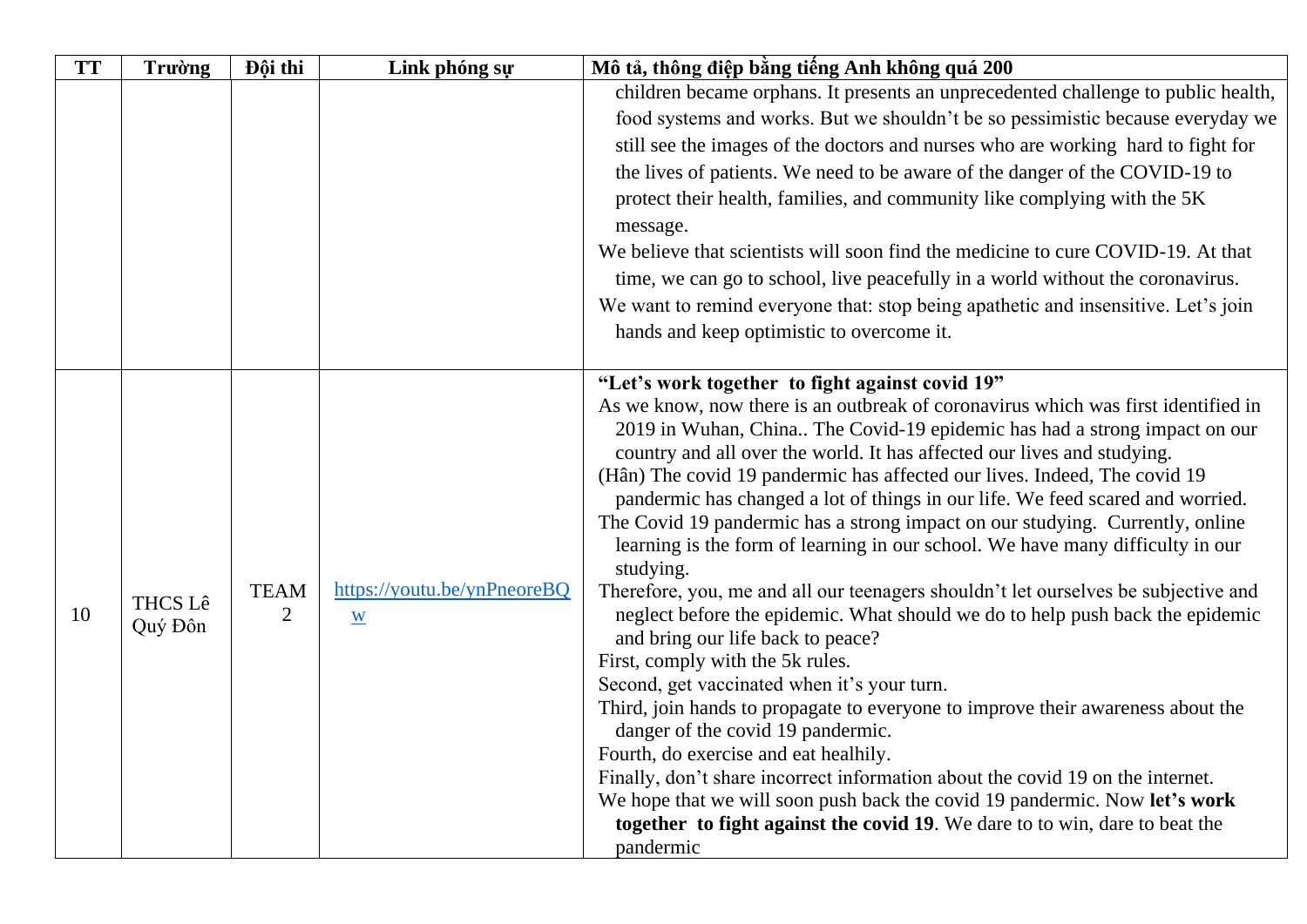| <b>TT</b> | Trường                           | Đội thi                                         | Link phóng sự                                   | Mô tả, thông điệp bằng tiếng Anh không quá 200                                                                                                                                                                                                                                                                                                                                                                                                                                                                                                                                                                                                                                                                                                                                                                                                                                                                                                                                                                                                                                                                                                                                                                                          |
|-----------|----------------------------------|-------------------------------------------------|-------------------------------------------------|-----------------------------------------------------------------------------------------------------------------------------------------------------------------------------------------------------------------------------------------------------------------------------------------------------------------------------------------------------------------------------------------------------------------------------------------------------------------------------------------------------------------------------------------------------------------------------------------------------------------------------------------------------------------------------------------------------------------------------------------------------------------------------------------------------------------------------------------------------------------------------------------------------------------------------------------------------------------------------------------------------------------------------------------------------------------------------------------------------------------------------------------------------------------------------------------------------------------------------------------|
|           |                                  |                                                 |                                                 |                                                                                                                                                                                                                                                                                                                                                                                                                                                                                                                                                                                                                                                                                                                                                                                                                                                                                                                                                                                                                                                                                                                                                                                                                                         |
| 11        | <b>THCS Lê</b><br>Văn Tám        | <b>TEAM</b><br>8                                | https://www.youtube.com/wa<br>tch?v=gB4aGcM73SA | The Covid-19 pandemic has affected on many fields such as: economy, culture,<br>tourism, industry and education. Millions of people were driven into poverty.<br>Many of shops and restaurants were going to bankrupt. Hundreds of people have<br>been out of work. In addition to, it killed more people than we realize. Hundreds<br>of children lost their parents because of the virus. We know that the Vietnamese<br>people stay united to defeat the virus. We would like to say thank you to all the<br>doctors, healthcare workers, policemen, youth organizations, volunteers,<br>soldiers that work under pressure to defeat the virus. We must carry out the 5K<br>rules in Vietnamese to protect ourselves from the virus. We hope that in the<br>nearest future we will defeat the virus                                                                                                                                                                                                                                                                                                                                                                                                                                  |
| 12        | <b>THCS</b><br>Lương Thế<br>Vinh | Lương<br>Thế<br>Vinh<br>$1 -$<br>(Krông<br>Ana) | https://youtu.be/bOErm2UV2<br><b>Oc</b>         | THE DESCRIPTION AND MESSAGES<br>We are Nguyen Vu Quynh My and Nguyen Hoang Huong Giang, two students<br>from Luong The Vinh Secondary school, Krong Ana District.<br>Covid 19 pandemic has seriously affected to many fields in our social life. We want<br>to share our feelings about impacts of Covid 19 pandemic on some fields of our<br>life in Viet Nam.<br>The local authorities carried out the isolation measures. Many people have to live in<br>isolated areas. The pandemic put the staff of doctors under pressure.<br>Unfortunately, the isolation measures has influences on many fields like farming,<br>transporting, travelling and education. As a result, farm products couldn't be<br>exported. Farmers become the debtors. Transport companies had to stop working,<br>so the owners, as well as the employees have many difficulties in their life.<br>During the Covid 19 pandemic, students have to study online to be safe.<br>However, there are some drawbacks of learning online. This has caused the<br>negative effect to the educational quality.<br>The message we want to send to everyone is that we should obey the 5K rules<br>including:<br>+ Facemasks,<br>+ Disinfection,<br>$+$ No gathering, |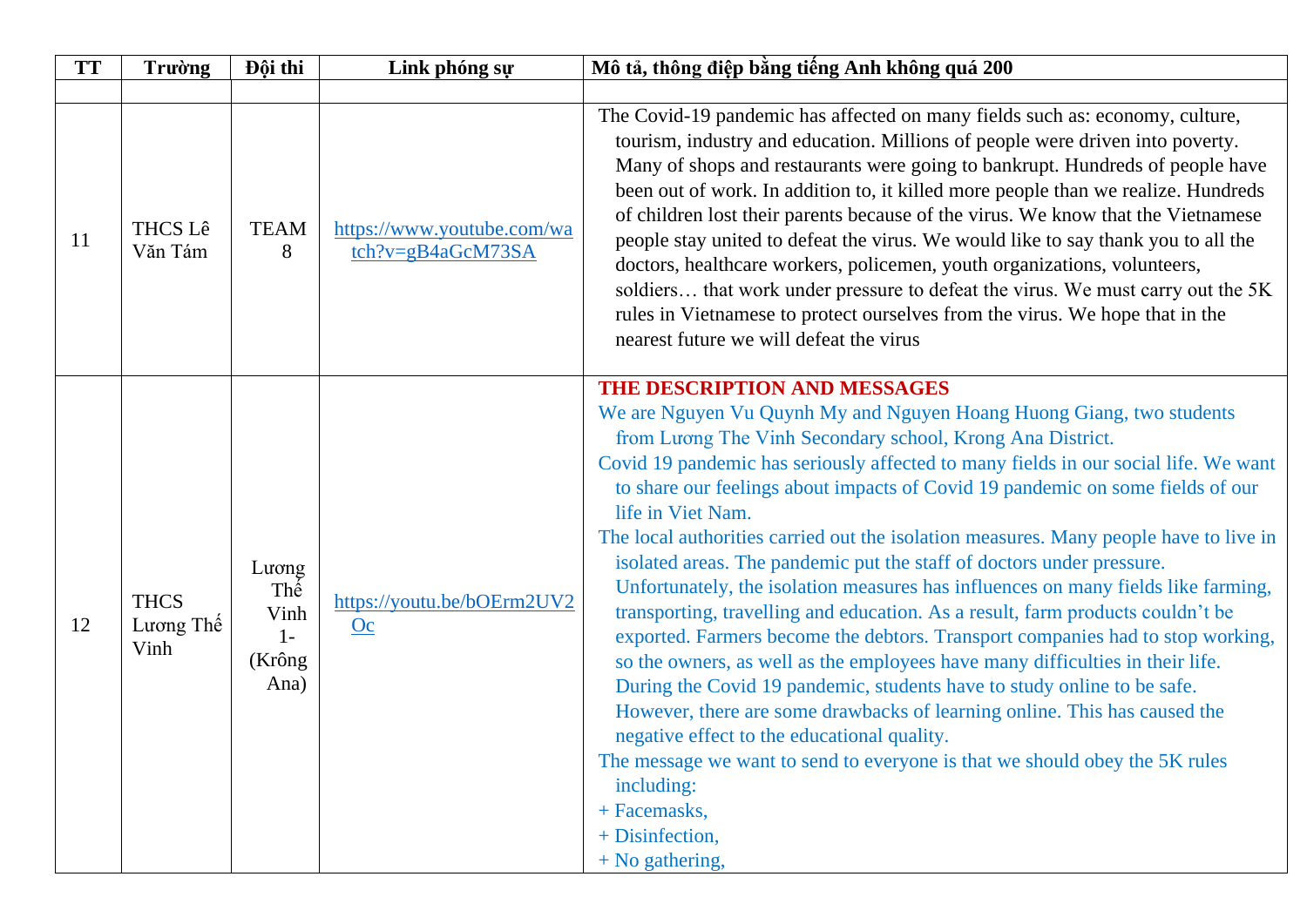| <b>TT</b> | <b>Trường</b> | Đội thi                         | Link phóng sự                                  | Mô tả, thông điệp bằng tiếng Anh không quá 200                                     |
|-----------|---------------|---------------------------------|------------------------------------------------|------------------------------------------------------------------------------------|
|           |               |                                 |                                                | + Health declaration,                                                              |
|           |               |                                 |                                                | + Distancing.                                                                      |
|           |               |                                 |                                                | We hope that Covid 19 pandemic will stop soon and our life will be better!         |
|           |               |                                 |                                                |                                                                                    |
|           |               |                                 |                                                | THE DESCRIPTION AND MESSAGES                                                       |
|           |               |                                 |                                                | We talked about the bad effects of Covid 19 to students' skill development in      |
|           |               |                                 |                                                | secondary schools.                                                                 |
|           |               |                                 |                                                | We couldn't go to the badminton club swimming class because the epidemic           |
|           |               |                                 |                                                | situation happened badly. We couldn't join some activities that was very useful    |
|           |               |                                 |                                                | for teenagers in secondary schools. We haven't hanged out with their friends and   |
|           |               | Lương                           |                                                | joined other activities.                                                           |
|           |               | Thê                             |                                                | We felt quite sad, lonely, stressful and had pressure. We couldn't go to school to |
|           | <b>THCS</b>   | Vinh<br>$2 -$<br>(Krông<br>Ana) | https://youtu.be/H8jiBrWX6<br>$\underline{RQ}$ | meet and discuss with teachers and friends. We also couldn't join extracurricular  |
| 13        | Lương Thê     |                                 |                                                | activities or group activities held by teachers that helped them form a good       |
|           | Vinh          |                                 |                                                | personality. Depending on electronic devices and social networks without going     |
|           |               |                                 |                                                | out makes their communication skill more difficult.                                |
|           |               |                                 |                                                | The messages we want to send to everyone:                                          |
|           |               |                                 |                                                | + Obey the 5K rules strictly!                                                      |
|           |               |                                 |                                                | + Keep calm, be confident to overcome the pandemic!                                |
|           |               |                                 |                                                | + Don't be too eager to go out when it's not necessary!                            |
|           |               |                                 |                                                | We hope the pandemic will stop as soon as possible so that they can come back to   |
|           |               |                                 |                                                | school.                                                                            |
|           |               |                                 |                                                | The massage of our team: 4S MESSAGE                                                |
|           |               |                                 |                                                | - Self-awareness                                                                   |
|           |               | To                              |                                                | - Social distancing                                                                |
|           | THCS Tô       | Hieu<br>Seco                    | https://youtu.be/OMIKUYTjj                     | - Stop virus spreading                                                             |
| 14        | Hiệu          | ndary                           | <u>s8</u>                                      | - Share difficulties                                                               |
|           |               | Scho                            |                                                | We want to send the message 4S to all of you.                                      |
|           |               | ol <sub>1</sub>                 |                                                | We must be self-aware first so that we can promote community awareness.            |
|           |               |                                 |                                                | We sometimes have to apply social distancing in a large or small area if necessary |
|           |               |                                 |                                                | to prevent virus from spreading.                                                   |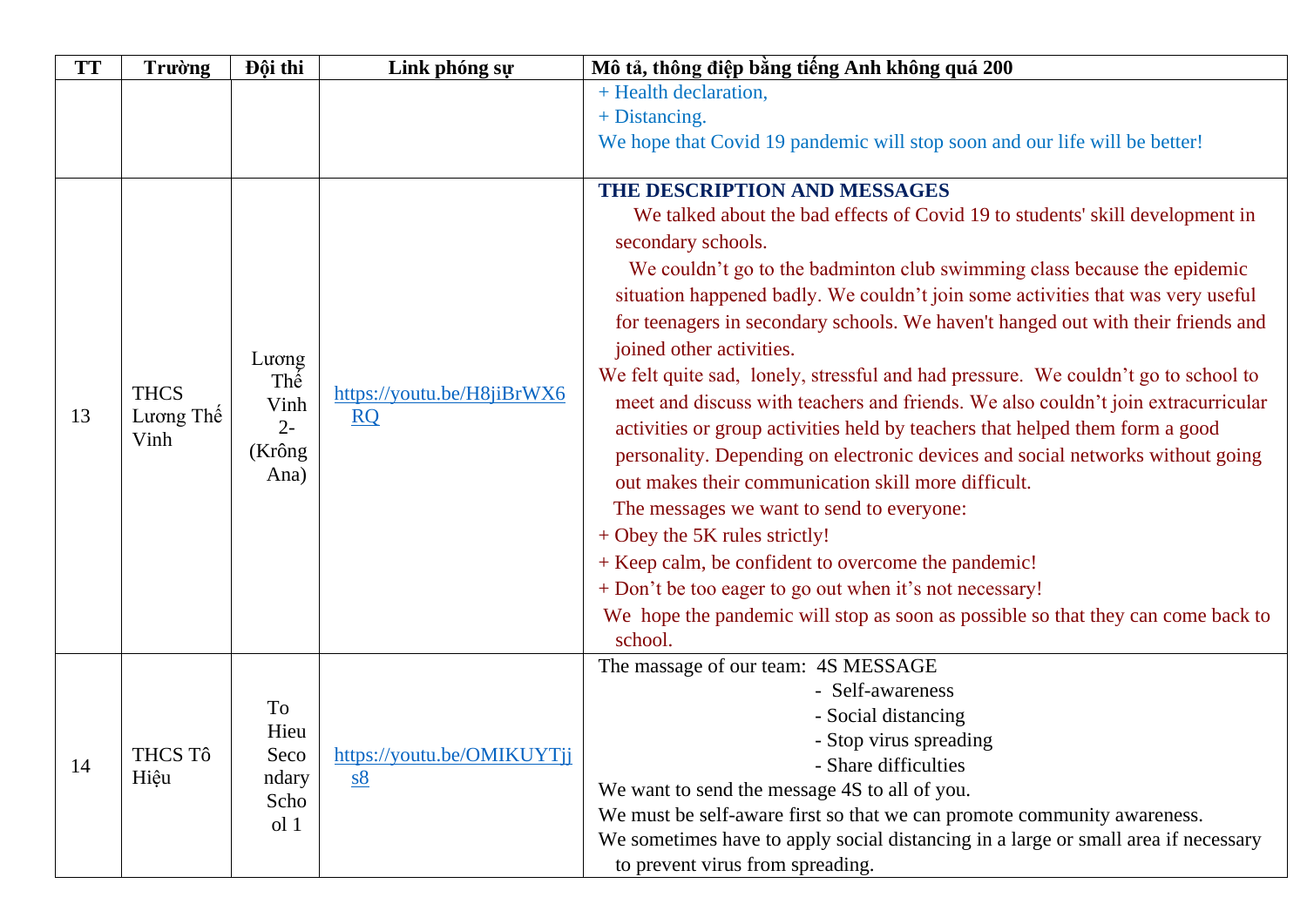| <b>TT</b> | <b>Trường</b>                                                                                     | Đội thi                                                                               | Link phóng sự              | Mô tả, thông điệp bằng tiếng Anh không quá 200                                 |
|-----------|---------------------------------------------------------------------------------------------------|---------------------------------------------------------------------------------------|----------------------------|--------------------------------------------------------------------------------|
|           |                                                                                                   |                                                                                       |                            | Covid is like a ghost covering the earth,                                      |
|           |                                                                                                   |                                                                                       |                            | The land of Vietnam is filled with pain and suffering,                         |
|           |                                                                                                   |                                                                                       |                            | More than twenty nine thousand people quietly left                             |
|           |                                                                                                   |                                                                                       |                            | Covid19 has caused extreme damages to human beings all over the world.         |
|           |                                                                                                   |                                                                                       |                            | We all unite to share our difficulty with each other and to fight against this |
|           |                                                                                                   |                                                                                       |                            | coronavirus to win the pandemic.                                               |
|           |                                                                                                   |                                                                                       |                            | How to safely coexist with Covid-19                                            |
|           |                                                                                                   |                                                                                       |                            | I think doing 5k is the most basic thing and all people can follow 5k rules in |
|           |                                                                                                   |                                                                                       |                            | Vietnamese. Face Masks, Disinfection, Nogathering, Health declarations and     |
|           | To<br>Hieu<br><b>THCS Tô</b><br>Seco<br>https://youtu.be/65QyYvzOV<br>Hiệu<br>ndary<br>F8<br>Scho | Distancing. Besides that, we should eat healthily, doing sports. It's very useful for |                            |                                                                                |
|           |                                                                                                   |                                                                                       |                            | us.                                                                            |
|           |                                                                                                   |                                                                                       |                            | <b>Face masks</b><br>Wear face masks in public and crowded places.             |
|           |                                                                                                   |                                                                                       |                            | Wear medical face masks at health facilities quarantine camp                   |
|           |                                                                                                   |                                                                                       |                            | <b>Disinfection</b>                                                            |
|           |                                                                                                   |                                                                                       |                            | Wash hands regularly with soap, hand sanitizer                                 |
| 15        |                                                                                                   |                                                                                       |                            | Disinfect surfaces/items frequently touched                                    |
|           |                                                                                                   |                                                                                       |                            | Keep house clean and airy                                                      |
|           |                                                                                                   |                                                                                       |                            | No gathering                                                                   |
|           |                                                                                                   | ol <sub>2</sub>                                                                       |                            | No gathering in crowds                                                         |
|           |                                                                                                   |                                                                                       |                            | <b>Health declarations</b>                                                     |
|           |                                                                                                   |                                                                                       |                            | When experiencing symptoms of FEVER, COUGHING, SHORTENESS OF                   |
|           |                                                                                                   |                                                                                       |                            | BREATH dial Ministry of Health's hotline 19009095                              |
|           |                                                                                                   |                                                                                       |                            | <b>Distancing</b>                                                              |
|           |                                                                                                   |                                                                                       |                            | Keep distance when making contact with others                                  |
|           |                                                                                                   |                                                                                       |                            | Keep you and us safe amid COVOD-19 pandemic                                    |
|           |                                                                                                   |                                                                                       |                            | DAK LAK ENGLISH SPEAKING CONTEST 2021-2022.                                    |
|           | PTDT Nội                                                                                          |                                                                                       | https://www.youtube.com/wa | Hello Everybody. We are very happy to stay here in English Speaking<br>А.      |
| 16        | trú                                                                                               |                                                                                       | tch?v=9zcDLVAg NE          | Contest.                                                                       |
|           |                                                                                                   |                                                                                       |                            | My nane is $H'Ch\check{a}ng So$ , I'm 13 years old.                            |
|           |                                                                                                   |                                                                                       |                            | This is <i>H'Lin Dia</i> , we are from Noi Tru Secondary School.               |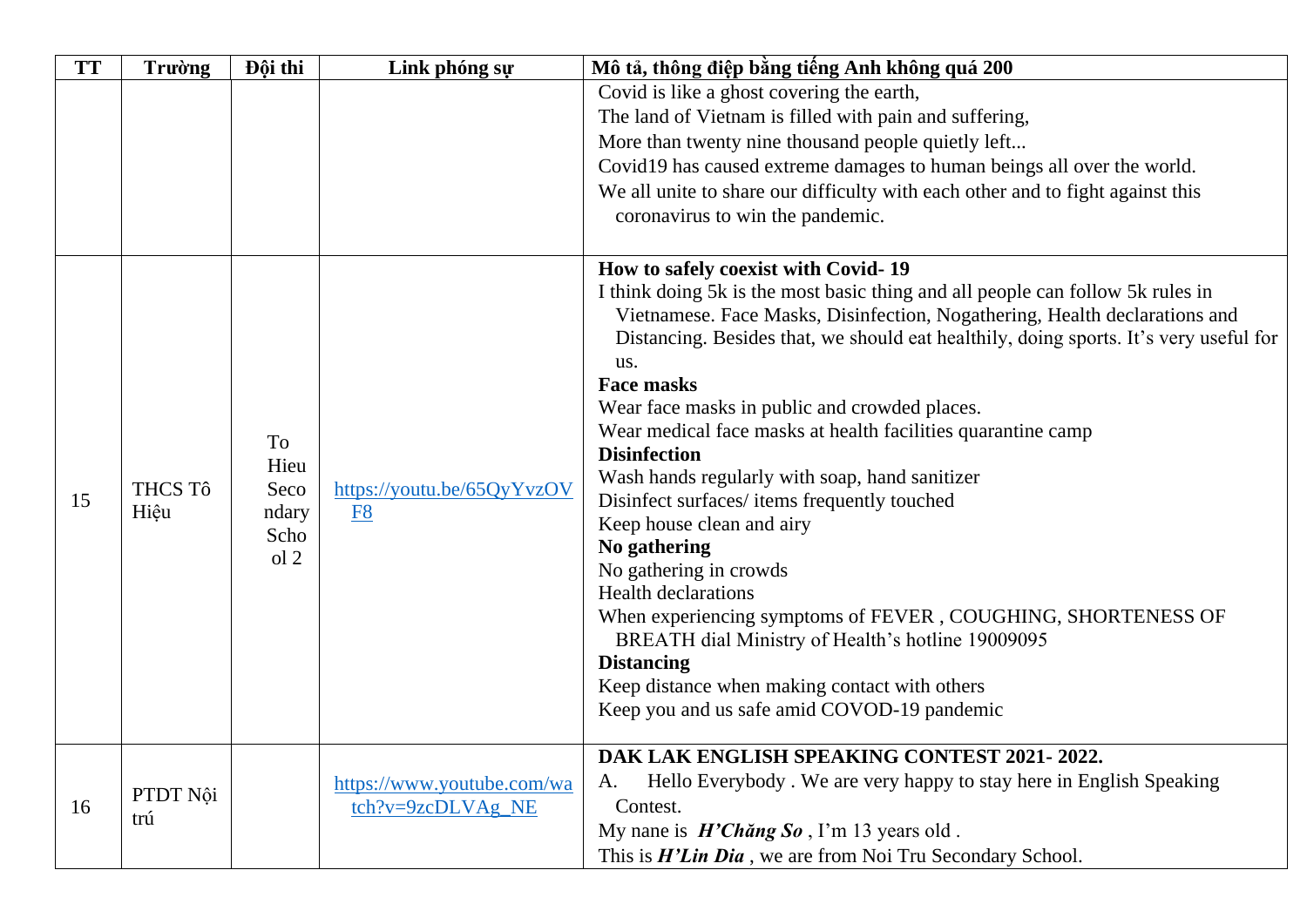| <b>TT</b> | Trường | Đội thi | Link phóng sự | Mô tả, thông điệp bằng tiếng Anh không quá 200                                         |
|-----------|--------|---------|---------------|----------------------------------------------------------------------------------------|
|           |        |         |               | How are you? Do you miss your family?                                                  |
|           |        |         |               | I'm fine but very homesick, I haven't been able to visit my family and<br>Β.           |
|           |        |         |               | relatives for many months, I miss my parents, brothers and sisters in the              |
|           |        |         |               | village. Every week when my parents come to visit me, I have to stay 5 meters          |
|           |        |         |               | away and still wear a mask. I want to hug my parents but I can't. I'm going to         |
|           |        |         |               | clean my class room at the moment                                                      |
|           |        |         |               | What's wrong? Do you know? All of Covid 19                                             |
|           |        |         |               | As you know baby Coronavirus is dangerous with everybody.                              |
|           |        |         |               | Today, we are going to talk about our topic is Covid 19.                               |
|           |        |         |               | How do you understand about covid19?                                                   |
|           |        |         |               | Covid 19 is a viral disease that can be spread from person to person. The virus that   |
|           |        |         |               | causes the covid19 pandemic is a new type of coronavirus that has spread               |
|           |        |         |               | throughout the world.                                                                  |
|           |        |         |               | The impact of covid 19 has had a significant impact on socio-economic life. The        |
|           |        |         |               | biggest damage so far in our country has been more than 20,000 people killed by        |
|           |        |         |               | this pandemic.                                                                         |
|           |        |         |               | Moreover, especially for students who cannot go to school, their learning is very      |
|           |        |         |               | difficult.                                                                             |
|           |        |         |               | However, I'm luckier than you guys, I'm studying at Krong A Na District Ethnic         |
|           |        |         |               | Minority School. With the attention of the Party and the State, we can live and        |
|           |        |         |               | study at the school. The school board and teachers are very concerned and protect      |
|           |        |         |               | us during this pandemic season.                                                        |
|           |        |         |               | What have you and your family done to protect yourself from covid 19?                  |
|           |        |         |               | Protect yourself and protect everyone around you to prevent the spread of covid19.     |
|           |        |         |               | Our and our school's anti-epidemic measures: Pictures of the 5k message,               |
|           |        |         |               | wearing masks, decorating posters upholding the spirit of anti-epidemicThe             |
|           |        |         |               | Covid-19 pandemic is breaking out all over the world, including our country.           |
|           |        |         |               | Every day, in our country continuously has more cases of covid19.                      |
|           |        |         |               | To contribute to the "white shirt soldiers" who are quietly and resiliently "fighting" |
|           |        |         |               | on the front lines against the epidemic to repel the covid 19 epidemic.                |
|           |        |         |               | The best way to prevent the spread of Corona virus is for each individual to protect   |
|           |        |         |               | themselves, not to create opportunities for these dangerous viruses to attack          |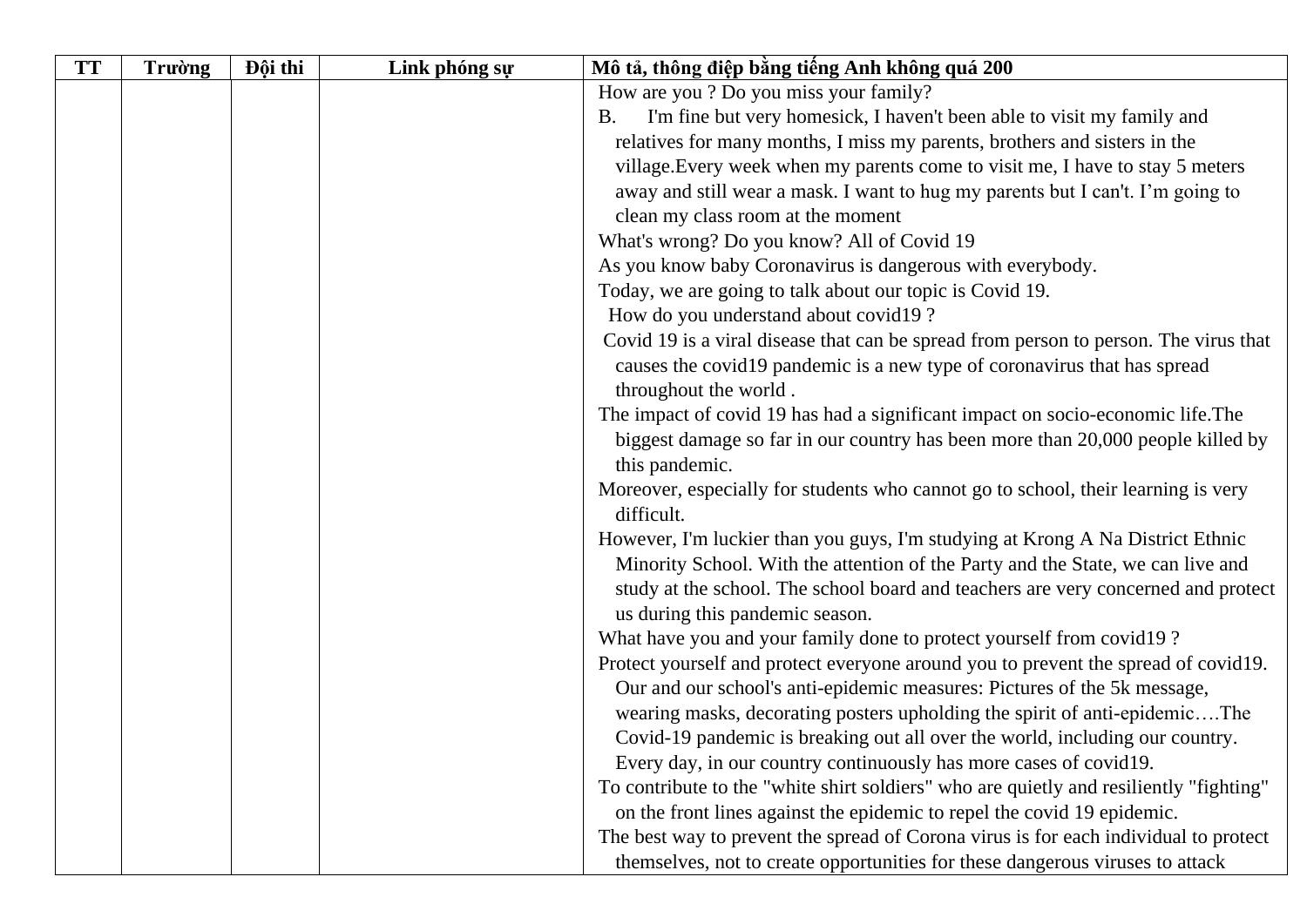| <b>TT</b> | <b>Trường</b>   | Đội thi                                             | Link phóng sự                                                                                            | Mô tả, thông điệp bằng tiếng Anh không quá 200                                                                                                                                                                                                                                                                                                                                                                             |
|-----------|-----------------|-----------------------------------------------------|----------------------------------------------------------------------------------------------------------|----------------------------------------------------------------------------------------------------------------------------------------------------------------------------------------------------------------------------------------------------------------------------------------------------------------------------------------------------------------------------------------------------------------------------|
|           |                 |                                                     |                                                                                                          | themselves and those around them by strictly following information. Message                                                                                                                                                                                                                                                                                                                                                |
|           |                 |                                                     |                                                                                                          | "5k": Mask – Disinfection – Dispersion – Distance – Medical declaration.                                                                                                                                                                                                                                                                                                                                                   |
|           |                 |                                                     |                                                                                                          | Therefore, it is necessary to wash hands often thoroughly with soap and water, and<br>wear a mask often. At school, we strictly comply with the health ministry's<br>instructions on protecting ourselves and everyone around us from covid 19. We<br>hope this pandemic will pass quickly so that we can be free to study and have fun.<br>Thank you for listening!                                                       |
|           |                 |                                                     |                                                                                                          | DAK LAK ENGLISH SPEAKING CONTEST 2021-2022.                                                                                                                                                                                                                                                                                                                                                                                |
|           |                 | Noi Tru<br>Seco<br>ndary<br>Scho<br>ol <sub>2</sub> |                                                                                                          | Hello Everybody. We are very happy to stay here in English Speaking<br>A.<br>Contest.                                                                                                                                                                                                                                                                                                                                      |
|           |                 |                                                     |                                                                                                          | My nane is $H'Ch\breve{\omega}$ and $S\omega$ , I'm 13 years old.                                                                                                                                                                                                                                                                                                                                                          |
|           |                 |                                                     |                                                                                                          | This is <i>H'Lin Dia</i> , we are from Noi Tru Secondary School.                                                                                                                                                                                                                                                                                                                                                           |
|           |                 |                                                     |                                                                                                          | How are you ? Do you miss your family?                                                                                                                                                                                                                                                                                                                                                                                     |
|           |                 |                                                     |                                                                                                          | I'm fine but very homesick, I haven't been able to visit my family and<br><b>B.</b>                                                                                                                                                                                                                                                                                                                                        |
|           |                 |                                                     | https://www.youtube.com/wa<br>tch?v=9zcDLVAg_NE<br>https://www.facebook.com/1<br>00002781762709/posts/39 | relatives for many months, I miss my parents, brothers and sisters in the                                                                                                                                                                                                                                                                                                                                                  |
|           |                 |                                                     |                                                                                                          | village. Every week when my parents come to visit me, I have to stay 5 meters                                                                                                                                                                                                                                                                                                                                              |
|           | PTDT Nội<br>trú |                                                     |                                                                                                          | away and still wear a mask. I want to hug my parents but I can't. I'm going to                                                                                                                                                                                                                                                                                                                                             |
| 17        |                 |                                                     |                                                                                                          | clean my class room at the moment                                                                                                                                                                                                                                                                                                                                                                                          |
|           |                 |                                                     | 39734196129267/?d=n                                                                                      | What's wrong? Do you know? All of Covid 19                                                                                                                                                                                                                                                                                                                                                                                 |
|           |                 |                                                     |                                                                                                          | As you know baby Coronavirus is dangerous with everybody.                                                                                                                                                                                                                                                                                                                                                                  |
|           |                 |                                                     |                                                                                                          | Today, we are going to talk about our topic is Covid 19.                                                                                                                                                                                                                                                                                                                                                                   |
|           |                 |                                                     |                                                                                                          |                                                                                                                                                                                                                                                                                                                                                                                                                            |
|           |                 |                                                     |                                                                                                          |                                                                                                                                                                                                                                                                                                                                                                                                                            |
|           |                 |                                                     |                                                                                                          |                                                                                                                                                                                                                                                                                                                                                                                                                            |
|           |                 |                                                     |                                                                                                          |                                                                                                                                                                                                                                                                                                                                                                                                                            |
|           |                 |                                                     |                                                                                                          |                                                                                                                                                                                                                                                                                                                                                                                                                            |
|           |                 |                                                     |                                                                                                          |                                                                                                                                                                                                                                                                                                                                                                                                                            |
|           |                 |                                                     |                                                                                                          | How do you understand about covid19?<br>Covid 19 is a viral disease that can be spread from person to person. The virus that<br>causes the covid 19 pandemic is a new type of coronavirus that has spread<br>throughout the world.<br>The impact of covid 19 has had a significant impact on socio-economic life. The<br>biggest damage so far in our country has been more than 20,000 people killed by<br>this pandemic. |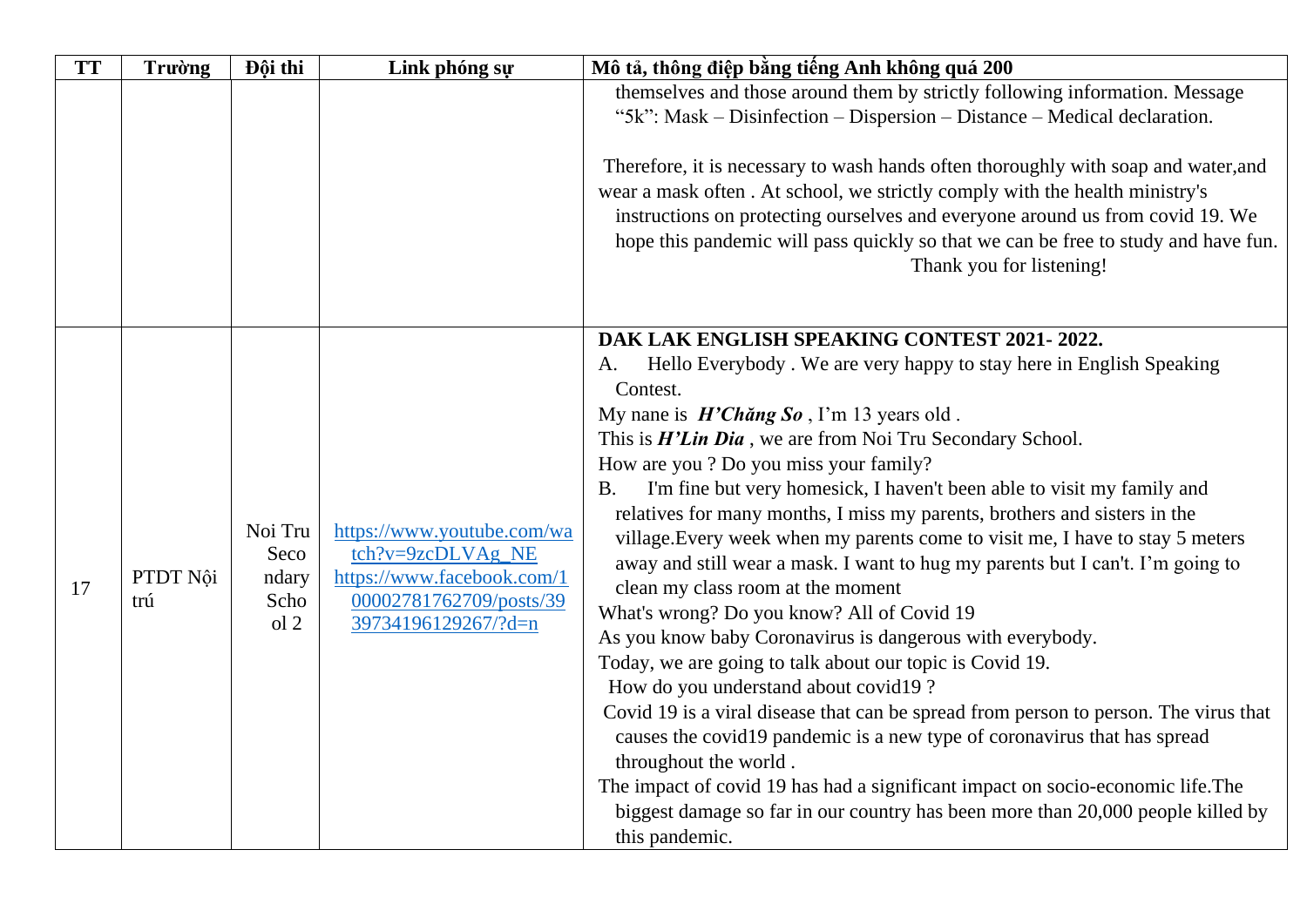| <b>TT</b> | <b>Trường</b>  | Đội thi       | Link phóng sự              | Mô tả, thông điệp bằng tiếng Anh không quá 200                                                                                                                                                                                                                                                                                   |
|-----------|----------------|---------------|----------------------------|----------------------------------------------------------------------------------------------------------------------------------------------------------------------------------------------------------------------------------------------------------------------------------------------------------------------------------|
|           |                |               |                            | Moreover, especially for students who cannot go to school, their learning is very                                                                                                                                                                                                                                                |
|           |                |               |                            | difficult.                                                                                                                                                                                                                                                                                                                       |
|           |                |               |                            | However, I'm luckier than you guys, I'm studying at Krong A Na District Ethnic                                                                                                                                                                                                                                                   |
|           |                |               |                            | Minority School. With the attention of the Party and the State, we can live and                                                                                                                                                                                                                                                  |
|           |                |               |                            | study at the school. The school board and teachers are very concerned and protect<br>us during this pandemic season.                                                                                                                                                                                                             |
|           |                |               |                            | What have you and your family done to protect yourself from covid 19?                                                                                                                                                                                                                                                            |
|           |                |               |                            | Protect yourself and protect everyone around you to prevent the spread of covid19.                                                                                                                                                                                                                                               |
|           |                |               |                            | Our and our school's anti-epidemic measures: Pictures of the 5k message,<br>wearing masks, decorating posters upholding the spirit of anti-epidemicThe<br>Covid-19 pandemic is breaking out all over the world, including our country.<br>Every day, in our country continuously has more cases of covid19.                      |
|           |                |               |                            | To contribute to the "white shirt soldiers" who are quietly and resiliently "fighting"<br>on the front lines against the epidemic to repel the covid 19 epidemic.                                                                                                                                                                |
|           |                |               |                            | The best way to prevent the spread of Corona virus is for each individual to protect<br>themselves, not to create opportunities for these dangerous viruses to attack<br>themselves and those around them by strictly following information. Message<br>"5k": Mask – Disinfection – Dispersion – Distance – Medical declaration. |
|           |                |               |                            | Therefore, it is necessary to wash hands often thoroughly with soap and water, and<br>wear a mask often. At school, we strictly comply with the health ministry's<br>instructions on protecting ourselves and everyone around us from covid 19. We                                                                               |
|           |                |               |                            | hope this pandemic will pass quickly so that we can be free to study and have fun.<br>Thank you for listening!                                                                                                                                                                                                                   |
|           |                | Nguyen        |                            | The effects of the Covid 19 pandemic from the perspective of teenagers                                                                                                                                                                                                                                                           |
|           |                | Trai          |                            | As you all know by now, Covid-19 is a deadly pandemic. It has infected more than                                                                                                                                                                                                                                                 |
|           | <b>THCS</b>    | Seco          | https://www.youtube.com/wa | 271 millon and killed over 5.3 million. The pandemic originated in Wuhan                                                                                                                                                                                                                                                         |
| 18        | Nguyễn<br>Trãi | ndary         | tch?v=VEMwzr0PsHY          | (China) and spread to all continents, seriously affect the economy, society, health,                                                                                                                                                                                                                                             |
|           |                | schoo<br>$1-$ |                            | and life of people in many countries around the world including Viet Nam. The<br>COVID-19 pandemic has halted socio-economic activities, directly affecting                                                                                                                                                                      |
|           |                | Kron          |                            | people's lives. Many people have lost their jobs and sources of income; many                                                                                                                                                                                                                                                     |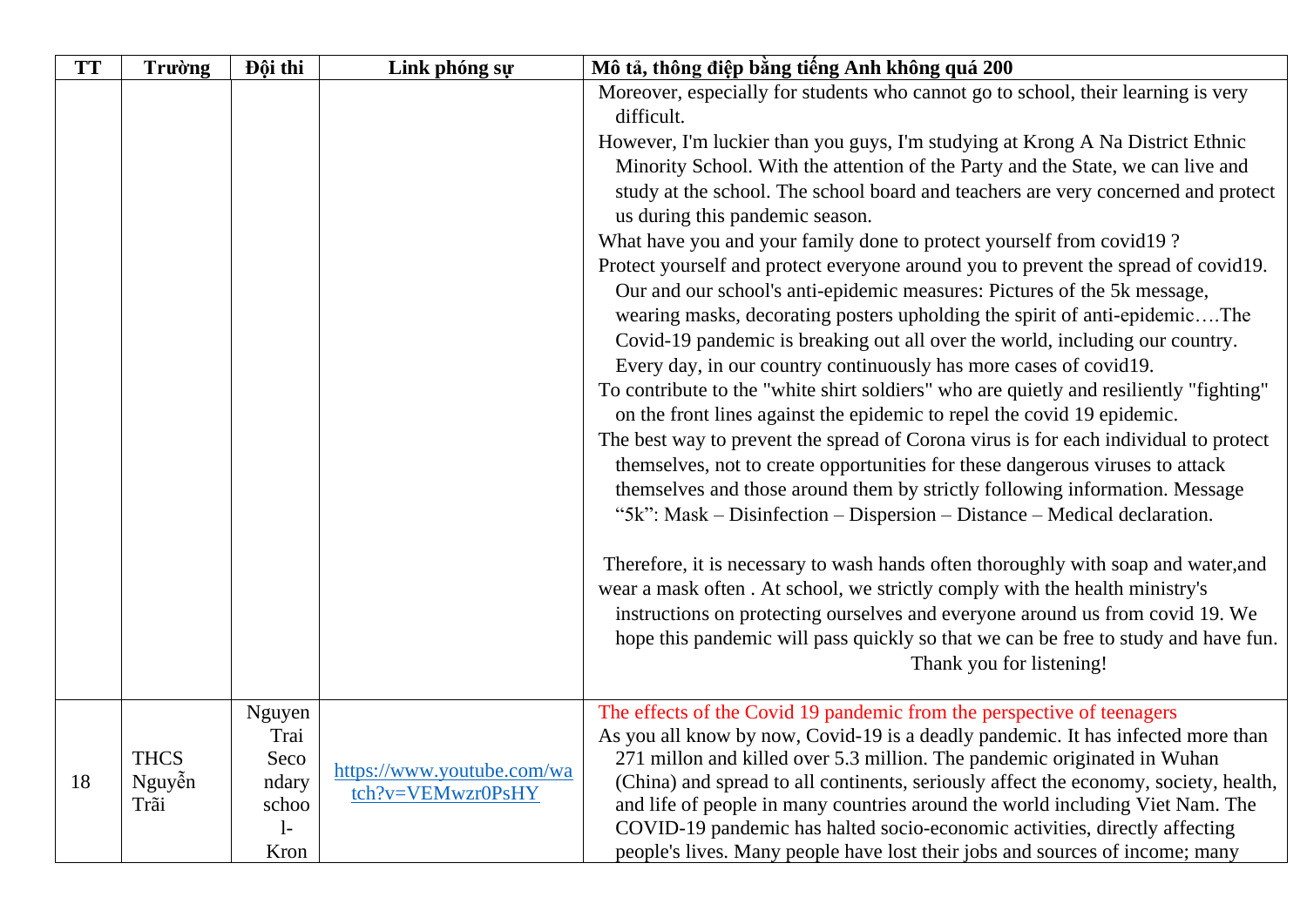| <b>TT</b> | <b>Trường</b>                 | Đội thi                                                                                      | Link phóng sự                                                                  | Mô tả, thông điệp bằng tiếng Anh không quá 200                                                                                                                                                                                                                                                                                                                                                                                                                                                                                                                                                                                                                                                                                                                                                                                                                                                                                                                           |
|-----------|-------------------------------|----------------------------------------------------------------------------------------------|--------------------------------------------------------------------------------|--------------------------------------------------------------------------------------------------------------------------------------------------------------------------------------------------------------------------------------------------------------------------------------------------------------------------------------------------------------------------------------------------------------------------------------------------------------------------------------------------------------------------------------------------------------------------------------------------------------------------------------------------------------------------------------------------------------------------------------------------------------------------------------------------------------------------------------------------------------------------------------------------------------------------------------------------------------------------|
|           |                               | g<br>Ana<br>distri                                                                           |                                                                                | children have fallen into an orphan situation. Especially, students can't go to<br>school and must study online. Poor students don't have computers or smartphone<br>to study, so teachers must deliver materials to students' houses. Despite the                                                                                                                                                                                                                                                                                                                                                                                                                                                                                                                                                                                                                                                                                                                       |
|           |                               | ct                                                                                           |                                                                                | dangers and hardships, the doctors, nurses, and medical staffs around the world<br>have tried their best and silently sacrificed for patients. They are real heroes. Our<br>Vietnamese have tried our best to prevent the pandemic. Therefore, more than<br>ever, we must apply effective prevention measures such as: getting vaccinated and<br>well implement the 5K Message: "Masks - Disinfection - Distancing - No<br>gatherings - Health Declarations" to keep ourselves and society safe from the                                                                                                                                                                                                                                                                                                                                                                                                                                                                 |
|           |                               |                                                                                              |                                                                                | Covid-19 pandemic.                                                                                                                                                                                                                                                                                                                                                                                                                                                                                                                                                                                                                                                                                                                                                                                                                                                                                                                                                       |
| 19        | <b>THCS</b><br>Nguyễn<br>Trãi | Nguyen<br>Trai<br>Seco<br>ndary<br>schoo<br>$\mathbf{1}$<br>Kron<br>g<br>Ana<br>distri<br>ct | https://www.youtube.com/wa<br>$\text{tch}$ ?v=cCC7pgaK1WU&t=<br>$\frac{3s}{2}$ | THE EFFECTS OF THE COVID-19 PANDEMIC AND HOW TO LIVE<br><b>WELL IN THE PANDEMIC</b><br>Since the Covid-19 pandemic became one of the most serious health crises in<br>human history, from January 2020 to the present, our life has changed a lot.<br>Schools have closed down. It's so hard for students to learn online.<br>People in many countries are suffering. Some teachers died. Doctors and nurses<br>keep getting sick. More than 28 million people negatively are impacted by the<br>Covid-19 pandemic, nearly 5 million people lost their jobs.<br>Thousands of people are either sick or are being killed due to the spread of this<br>disease.<br>Some holidays and festivals are no longer exciting and interesting anymore because<br>everything is in lockdown.<br>The pandemic takes too long. Scientists developed lifesaving Covid-19 vaccines.<br>They save the life of many people worldwide It retores our hopes. Life will<br>return to normal. |